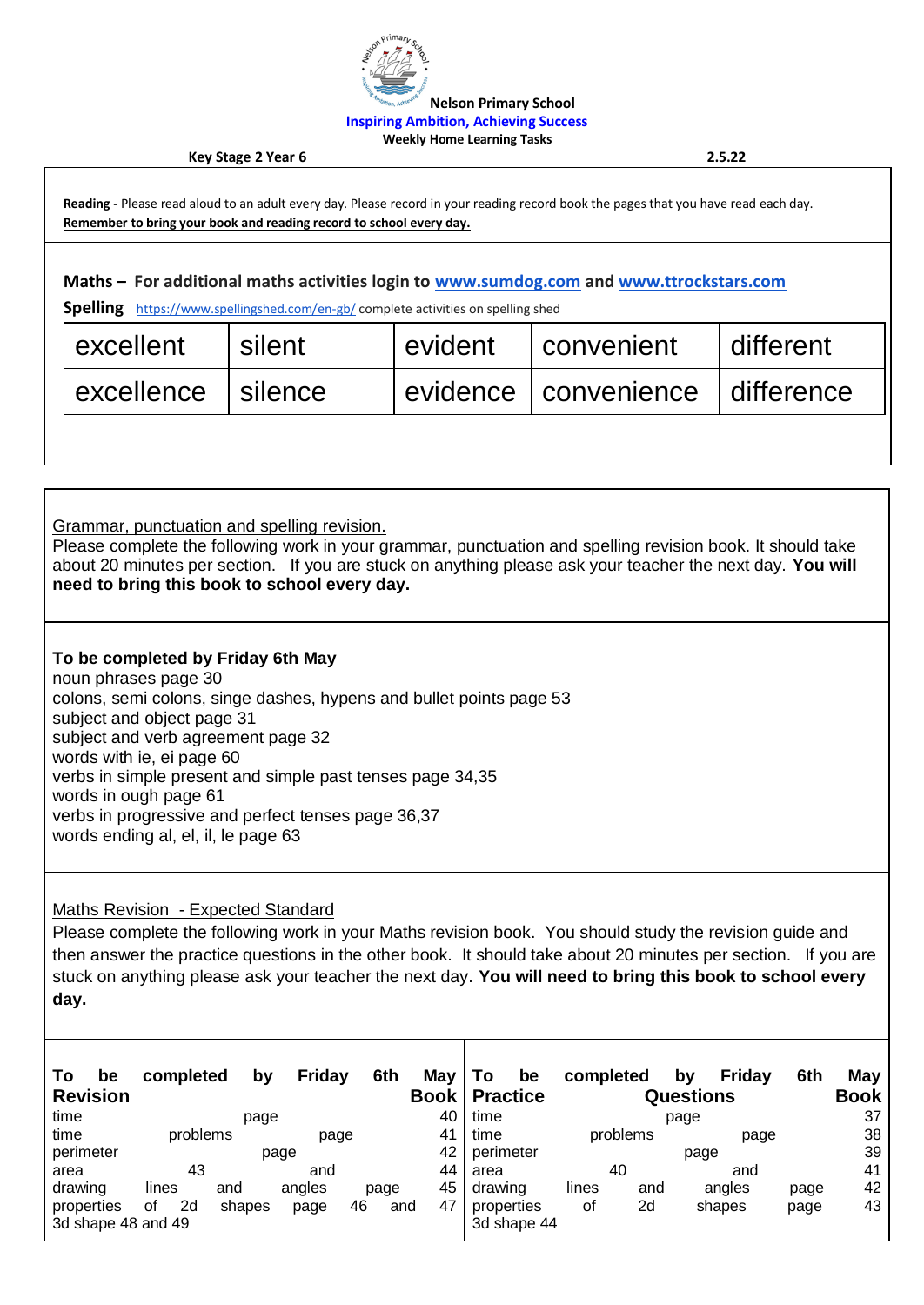## **Comprehension** A Life Underwater

*David Doubilet is a well known underwater photographer, who has had his work published in many books and magazines. He was born in New York and started taking photos underwater at a very young age.*

I grew up in New York City, a very strange place to go diving. When I was ten, my uncle took me to the premiere of the movie *The Silent World*. Produced by Jacques Cousteau, the famous underwater photographer, the film was shot in the Red Sea and the Indian Ocean. I was absolutely mesmerised. Sometimes it happens to you. You see something - a moment, a part of life - that changes the course of your life. I was very lucky because it happened when I was only ten.

After the film, knees trembling, I went up to Jacques Cousteau, who stood straight, tall and aloof, talking to people in the theatre. I sneaked between a forest of legs, looked up at him, pulled his jacket and said: "Oh, Captain Cousteau, I want to swim underwater and take pictures. I want to be an underwater photographer." He looked down and said: "Why not?"

My family spent summers at our house on the New Jersey shore. The sea there is dark and murky and changes all the time. Rough or calm, it is always green. That's where I began diving. I had a simple yellow face mask and green flippers from a company called Frankie the Frog Man. The flippers looked like lily pads. My snorkel was made of hard rubber that hurt my mouth, but I could put my head under and breathe when I swam. I learned to be a good free diver and how to spear fish, too, because that's what you did underwater in those days.

At 12, I learned to scuba dive using a double air tank that was heavier than I was. I became a certified diver at 13. There was a group called the New York Skin Diving Academy. I had to study the physics of diving. In 1956 the sport was barely 12 years old, so I was a young pioneer.

I liked to be underwater for one simple reason: I could escape the rest of the world. I could escape school or parents or lunch if I didn't like it. I was constantly being sought for something I was either late for, or forgot to do, or did not want to do in the first place. Being at the bottom of the pool was like being at the bottom of the ocean – no one could reach me.

My parents never really encouraged me, but they never discouraged me either. Everyone in my family did different things. My father, a doctor, liked to fish; my mother played golf; one sister skied; my other sister ice-skated. Everything I did, I did on my own, and everything was possible. I learned early on that if you want to do something, you go and do it.

There were few books about underwater photography back then. I didn't know as much as the authors of those books, but I wasn't far behind. Using a rubber bag, I adapted my first camera, a Kodak Brownie Hawkeye, for underwater pictures. The first results were absolutely terrible, but I wasn't discouraged. I was taking pictures of everything: fish, mussels and clams, and people peering down from the surface of a swimming pool. I was shooting bubbles. At 14, I won my first photography contest. At 15, my picture of a diver pulling up an anchor sold to a South American magazine. My school did not offer photography courses like many schools do today. But even if you're a student, you can't say, "I want to make student pictures." You must say, "I want to make real pictures that will tell a story and please me."

Photography depends on light. How does the light look in the morning? What kind of shadow does a glass of juice cast? Einstein called photographers "light monkeys," because they are fooling with, playing with, and constantly moving the light. A photographer must be as aware of light as a perfume-maker is of smells. Photography comes from the heart. Strangely enough, it's not something you do, but something you use to explore your interests and to translate them into images.

David Doubilet